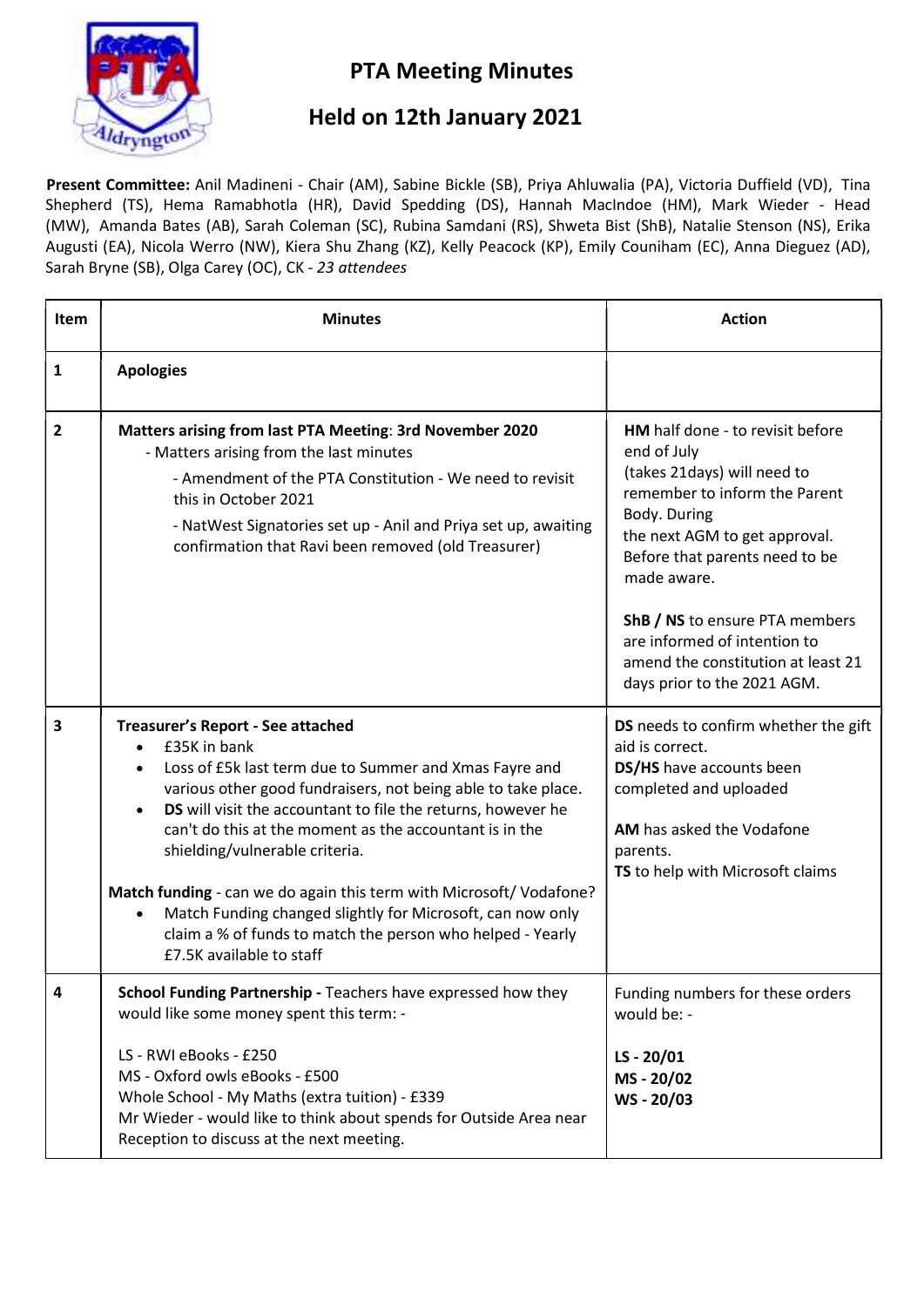| 5                       | Garage Door Repair - quote was given to us from Ms Franks (email<br>13th Nov 2020). PTA discussed with New Head (MW) that this is not<br>really a cost that the PTA feels our fundraising money should be<br>spent on, happy to go halves perhaps. MW has said he will speak<br>with Ms Franks to take back the role of fixing the door and the<br>school will cover the cost.                                                                                                                                                                                                                                                                                                                                                                                                                                                                                                                                                                                                                                                                                                                                                                                                                                                                                                                                                                                                                                                                                                                                                                                                                                                                                                                                                                 | MW to speak with JF to receive more<br>quotes and action the repair or new<br>garage door.                                                                                                                                                                                                                                                                                                                                                                                                                                                                                                                                                                                                                                                |
|-------------------------|------------------------------------------------------------------------------------------------------------------------------------------------------------------------------------------------------------------------------------------------------------------------------------------------------------------------------------------------------------------------------------------------------------------------------------------------------------------------------------------------------------------------------------------------------------------------------------------------------------------------------------------------------------------------------------------------------------------------------------------------------------------------------------------------------------------------------------------------------------------------------------------------------------------------------------------------------------------------------------------------------------------------------------------------------------------------------------------------------------------------------------------------------------------------------------------------------------------------------------------------------------------------------------------------------------------------------------------------------------------------------------------------------------------------------------------------------------------------------------------------------------------------------------------------------------------------------------------------------------------------------------------------------------------------------------------------------------------------------------------------|-------------------------------------------------------------------------------------------------------------------------------------------------------------------------------------------------------------------------------------------------------------------------------------------------------------------------------------------------------------------------------------------------------------------------------------------------------------------------------------------------------------------------------------------------------------------------------------------------------------------------------------------------------------------------------------------------------------------------------------------|
| $6\phantom{1}6$         | <b>GDPR training</b> (what resources are available, who should undertake it)<br>TS has offered to help with creating forms for any future fundraising<br>ideas. We need to make sure we come away from using excel type<br>docs to store parents' data if the document is being seen by other<br>parents or put more protection on the file for only seeing your<br>personnel data.                                                                                                                                                                                                                                                                                                                                                                                                                                                                                                                                                                                                                                                                                                                                                                                                                                                                                                                                                                                                                                                                                                                                                                                                                                                                                                                                                            | TS to start thinking about form for<br>next fundraiser, Safari Trail.<br>TS to also check the Disclaimer we<br>have in place re data with Mr<br>Windisch.<br>SB to check out Parent Kind.                                                                                                                                                                                                                                                                                                                                                                                                                                                                                                                                                 |
|                         | SB has offered to be the GDPR Officer for PTA, will investigate<br>whether as a charity we need to register with ICO, doesn't think so<br>currently. We agreed two committee members should be trained in<br>GDPR - AM and ShB.                                                                                                                                                                                                                                                                                                                                                                                                                                                                                                                                                                                                                                                                                                                                                                                                                                                                                                                                                                                                                                                                                                                                                                                                                                                                                                                                                                                                                                                                                                                | AM and ShB to look at online GDPR<br>training for charity companies like<br>PTA.                                                                                                                                                                                                                                                                                                                                                                                                                                                                                                                                                                                                                                                          |
| $\overline{\mathbf{z}}$ | <b>Events this term: -</b><br>Cake / Biscuits competition - suggested this could be an<br>Animal theme (to match the Safari Trail suggested) Prizes<br>could be Mary Berry Children Cookbook or an Apron - no one<br>offered to Lead or dates set - on hold this term<br>Wine Tasting evening - not to be ran this term<br>$\bullet$<br>Bags2School - Plan to do again in the Summer Term - would<br>$\bullet$<br>potentially be interested in a Collection Bin being held on site<br>but where?<br>Online Bingo - Date set for Friday 5th February - Philip Byrne<br>$\bullet$<br>to be Host - HM and AM offered to hand out some Bingo<br>books - How much do these costs? How much do we charge to<br>play? Per book?<br>Online Quiz - Date set for Friday 12th March 2021 - organise<br>details nearer the time.<br>Second-hand Uniform - TS needs to update stock on FB but<br>$\bullet$<br>really not priority whilst not at school and no uniform being<br>worn! Market Champaign nearer the time.<br>Aldryngton Safari Trail - KP and NS to Lead this fundraiser<br>$\bullet$<br>instead of end of term Disco, so to run over Half Term Week<br>15th - 19th Feb<br>20 Stops - chosen by us to spread out across a small<br>$\circ$<br>local map.<br>Give a A3 printed animal to each chosen house to put<br>$\circ$<br>in their window.<br>Make a map with an anagram of the animal for each<br>$\circ$<br>stop - so children can have fun working out what the<br>animals might be before they find.<br>£2 a map<br>$\circ$<br>Children then must do the walk and tick off each<br>$\circ$<br>animal<br>X marks the spot and a treasure chest could be at one<br>$\circ$<br>stop?<br>Video introduction to this event to upload to FB | VD to advertise on Newsletter and<br>Parent Mail the Online Bingo when<br>all details are confirmed<br>i.e. start time / Cost of Bingo Books?<br>Who actioning this?<br>Bingo number books to be<br>ordered/Zoom meet will need to be<br>set up, who Sabine or Sarah Byrne?<br>KP to create a Map, allocate location<br>of animal pics and distribute animal<br>pics. SP to make an intro video. TS<br>to create a Form for people to<br>submit, somehow reference they<br>have paid on Crowdfunder (someone<br>to set up) or PayPal link?<br>VD to share on Newsletter and/or<br><b>Parent Mail</b><br>Sarah Byrne offered to request a<br>prize from her company. NS to<br>speak to family member to see what<br>can get as a donation. |
|                         | Wacky Way of wearing your school uniform Day (instead of<br>non-uniform day £1 to join and upload pic) - Next Term                                                                                                                                                                                                                                                                                                                                                                                                                                                                                                                                                                                                                                                                                                                                                                                                                                                                                                                                                                                                                                                                                                                                                                                                                                                                                                                                                                                                                                                                                                                                                                                                                             |                                                                                                                                                                                                                                                                                                                                                                                                                                                                                                                                                                                                                                                                                                                                           |